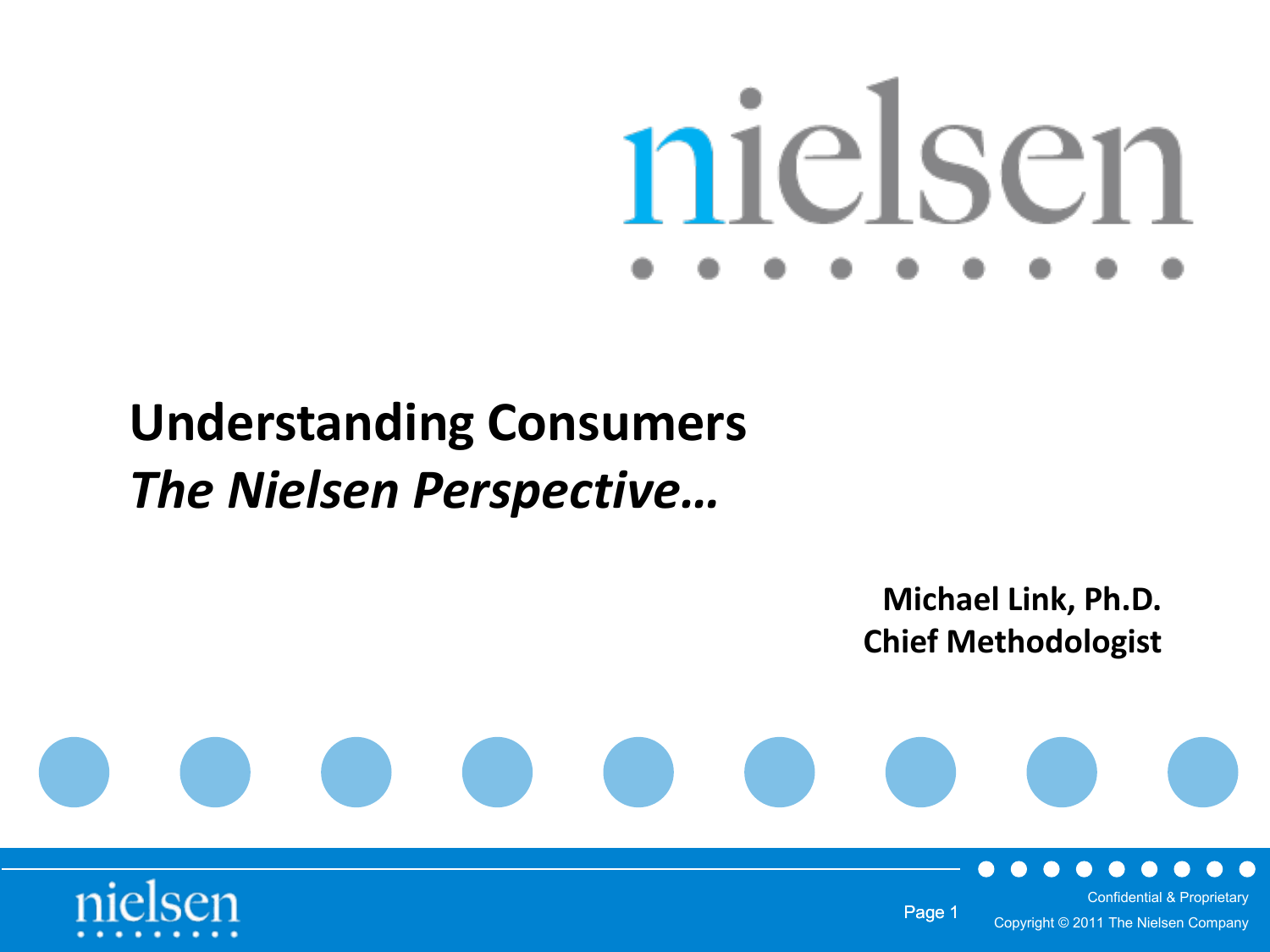#### **Nielsen Consumer Data Collection**



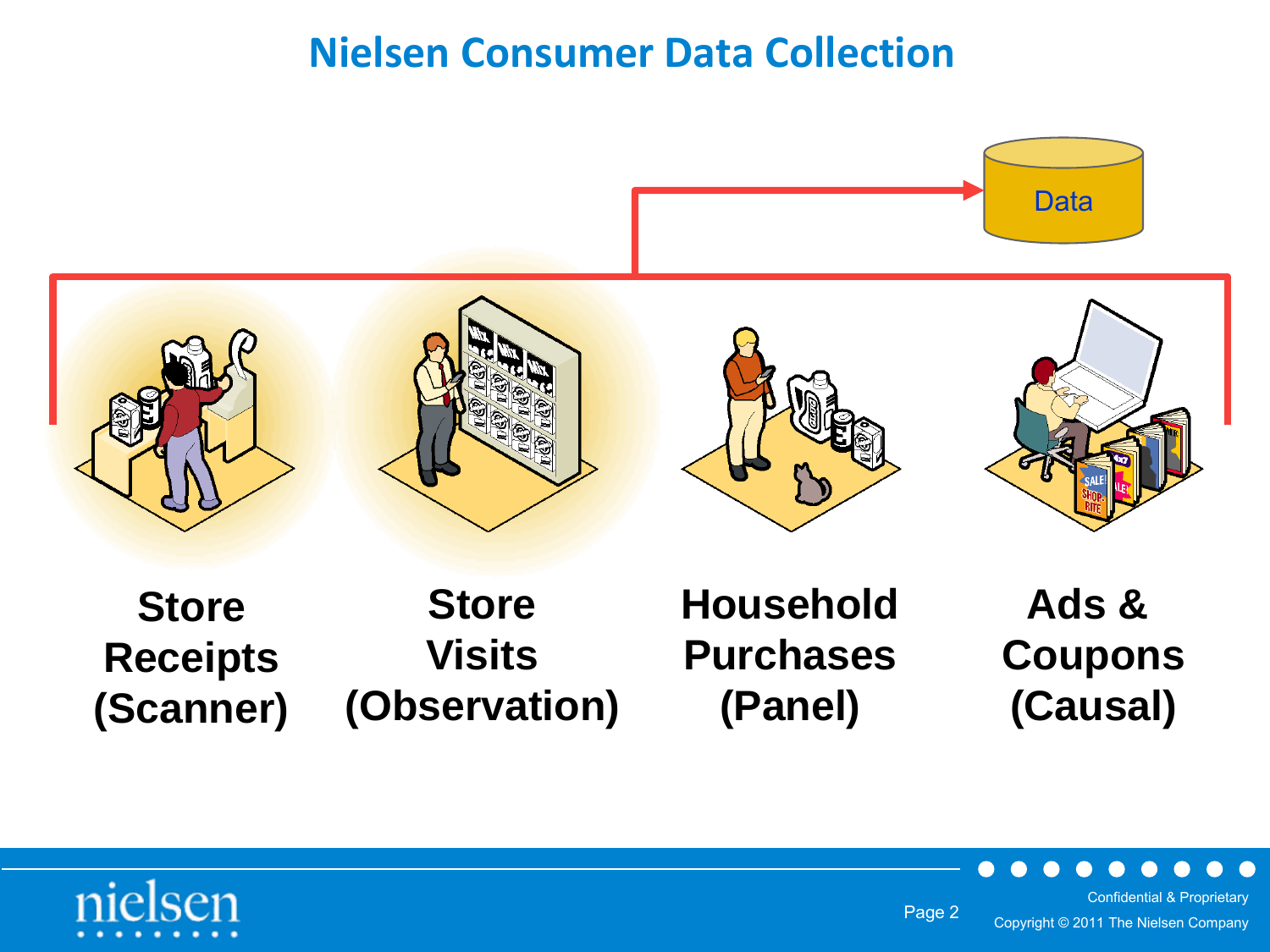#### **ScanTrack:**

#### **Measuring Consumers Through Retail Scanning Data**

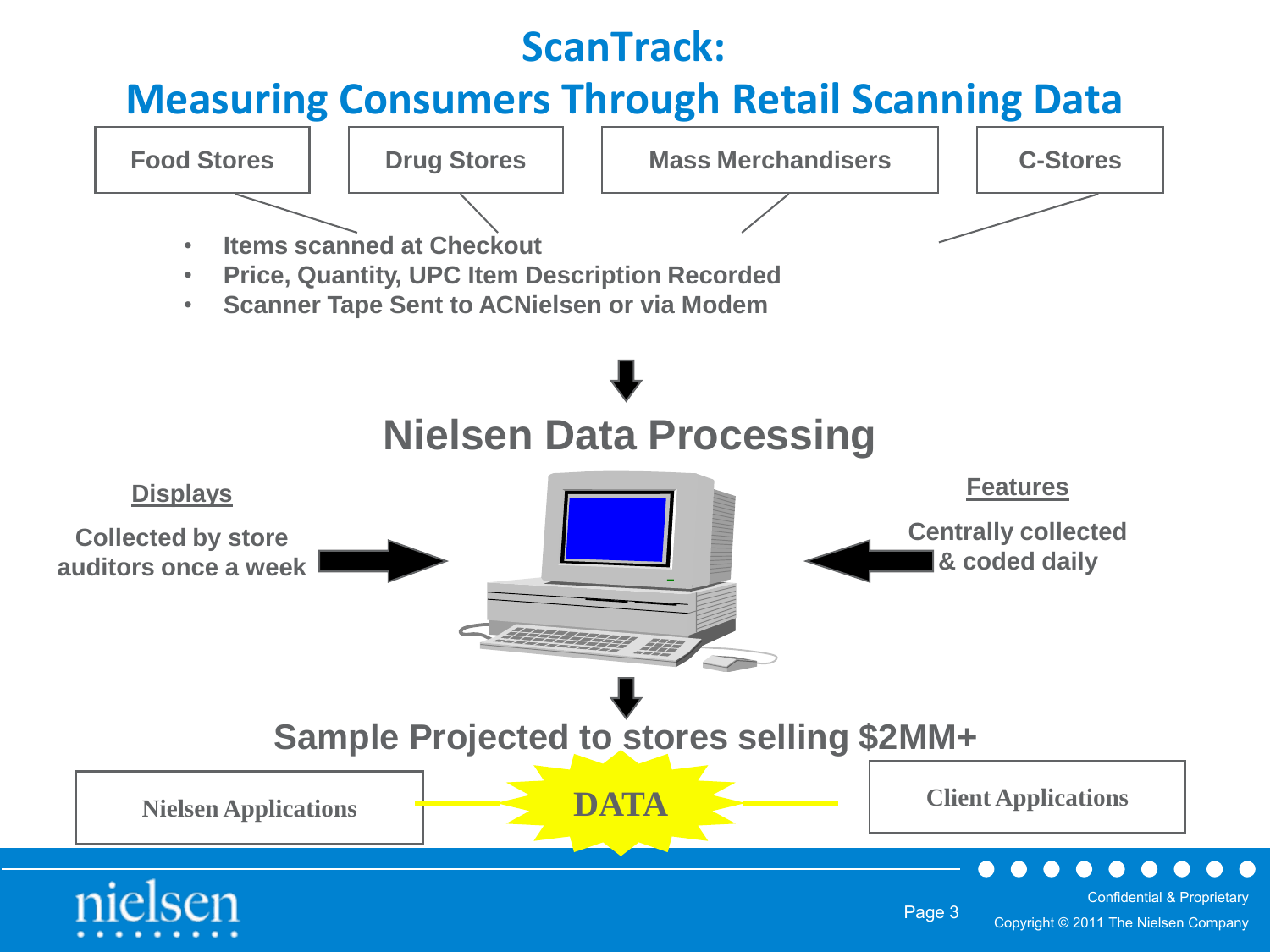### **Homescan Panel: Measuring Consumer Purchases in Home**

#### *Objective:*

- **A panel of households that continually provide information about their purchases**
- **Homescan Panelists use in-home scanners to record all of their purchases (from any outlet) intended for personal in-home use**



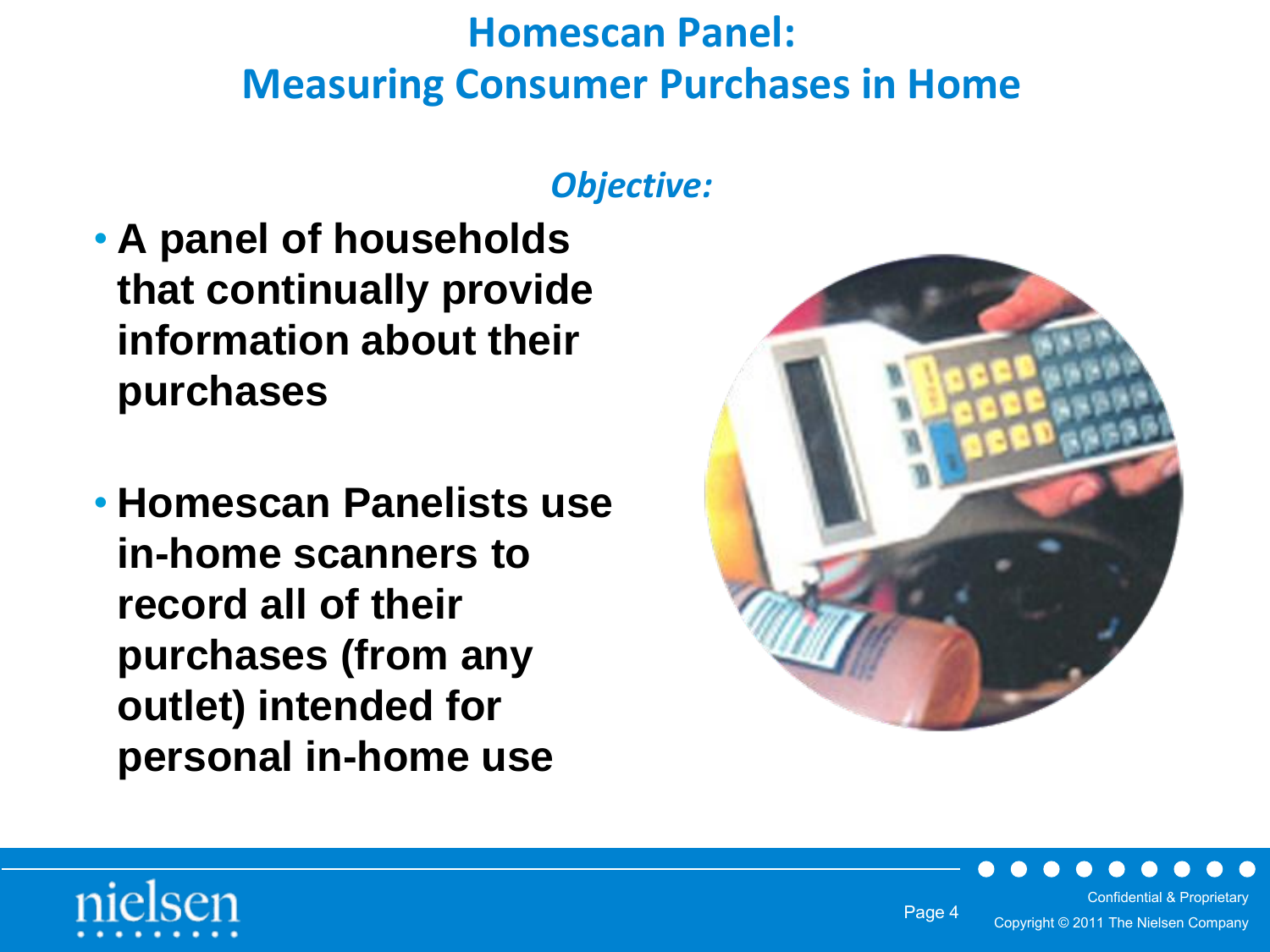#### **How many Households are in the Homescan Panel?**

- **100,000 Households in US**
- **Largest static sample**
- **Geographically dispersed & demographically balanced**
- **Projectable at the national, regional, & market level**
- **Continuous reporting at UPC level across all outlets**







Copyright © 2011 The Nielsen Company

Confidential & Proprietary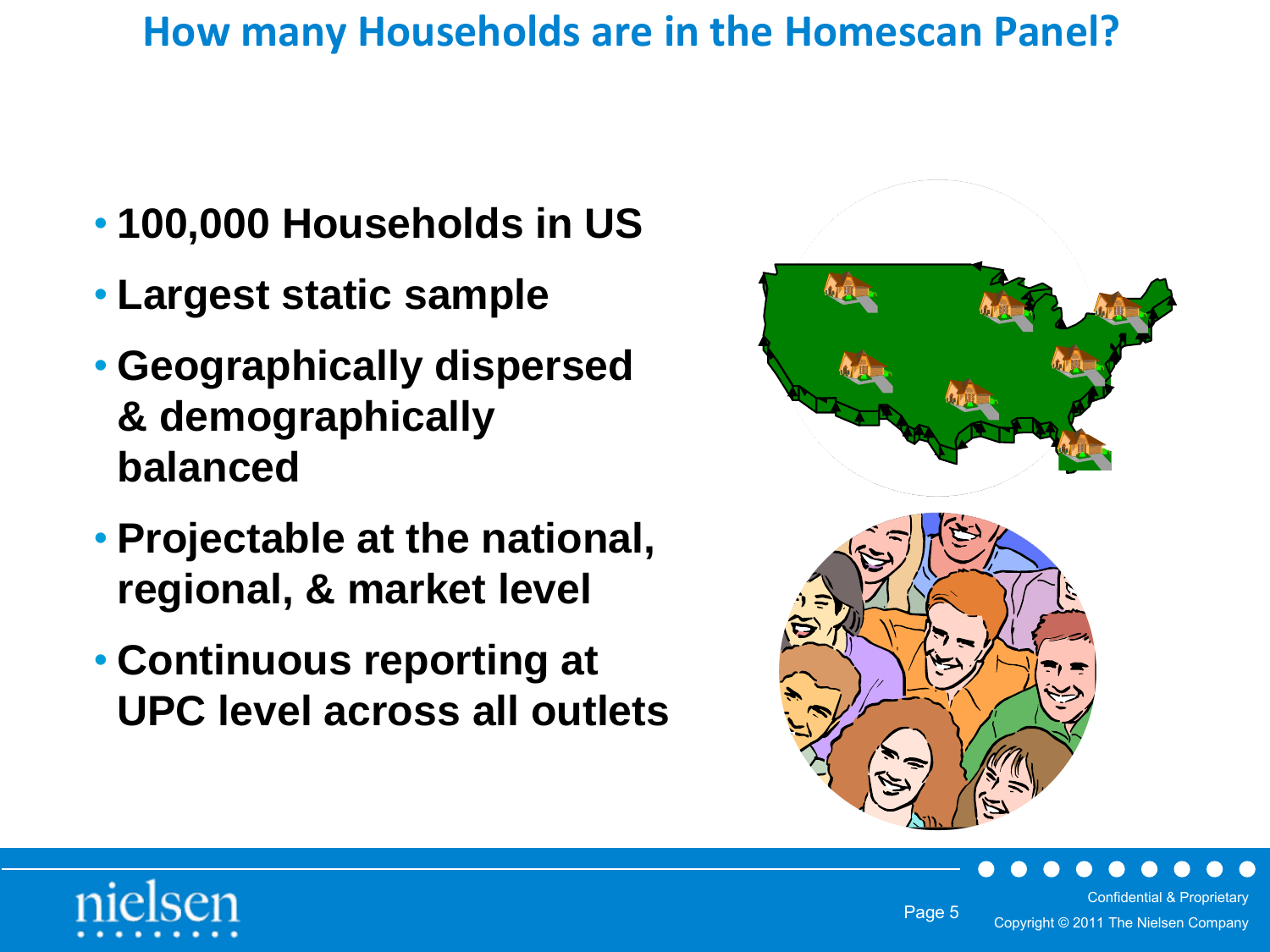#### **Scanner and Panel Data: Optimal Uses of Each**

#### **Scanner**

**What is happening in the store:**

- **Sales Tracking (Volume)**
- **Distribution**
- **Price**
- **Promotions (Merchandising)**
- **Base vs Incremental**



#### **Panel**

**What is driving Store Sales:**

- **How many HH's buy**
- **Purchase Frequency**
- **Purchase Size**
- **HH Spending**
- **Buyer Demographics**
- **Loyalty**
- **Coupons**
- **Repeat Purchasing**



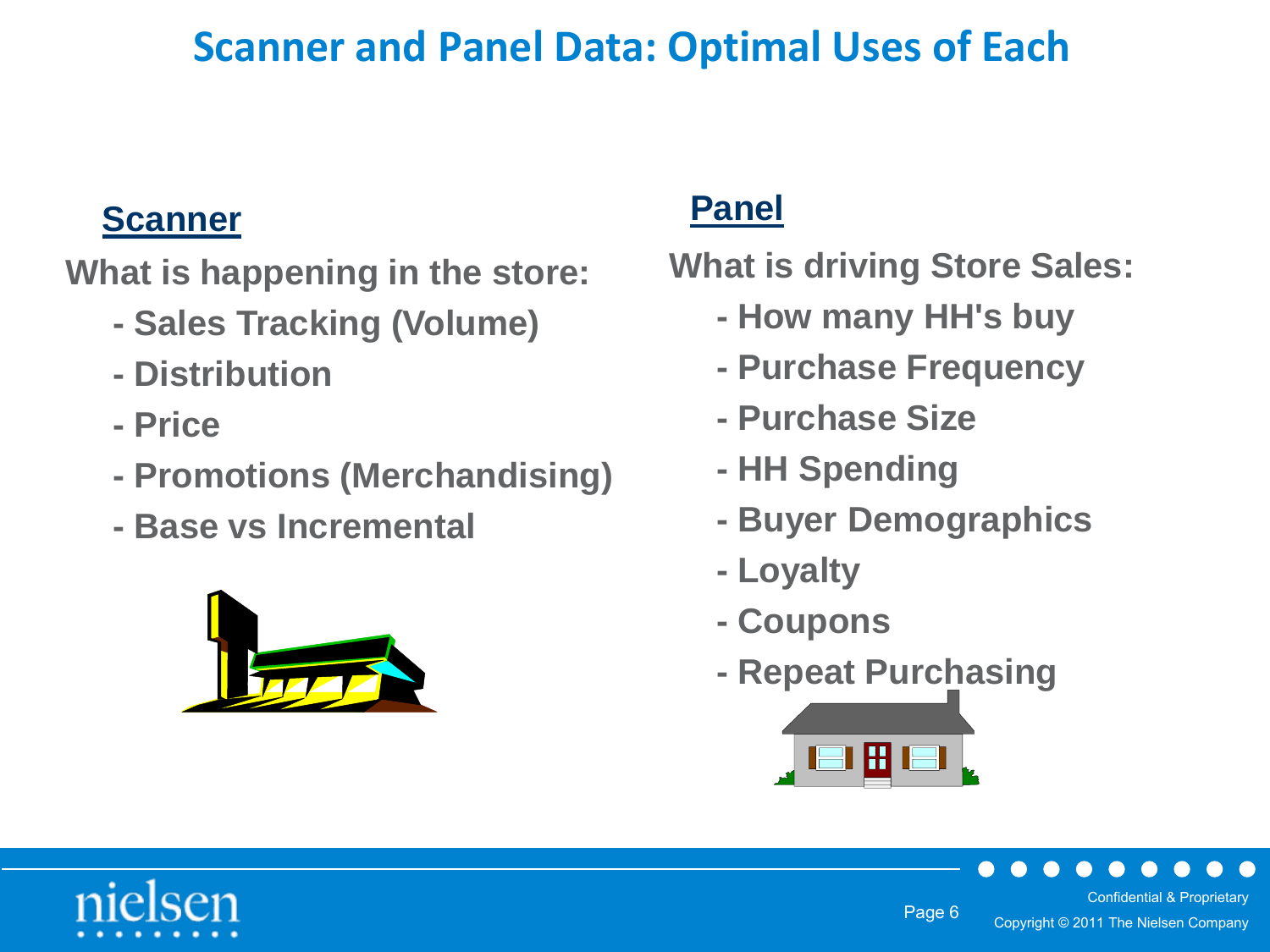#### **Components of Consumer Volume**

• **How many consumers? How much is each spending?**



- **How much each household is spending is generated by:**
- **How often they spend; How much they spend each time**